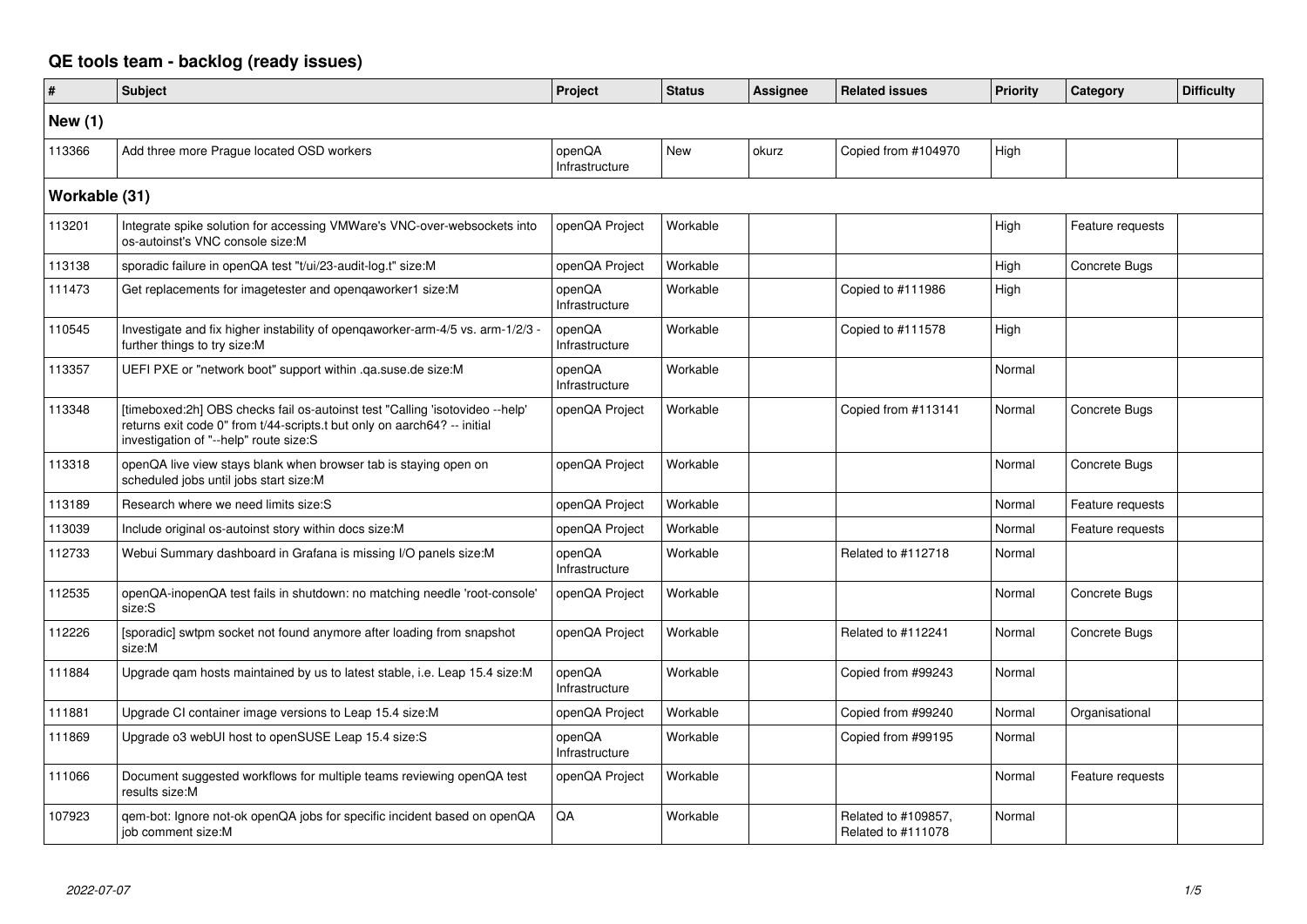| $\vert$ #       | Subject                                                                                                                                                                                           | Project                  | <b>Status</b> | <b>Assignee</b> | <b>Related issues</b>                                                                                                                                                              | <b>Priority</b> | Category         | <b>Difficulty</b> |
|-----------------|---------------------------------------------------------------------------------------------------------------------------------------------------------------------------------------------------|--------------------------|---------------|-----------------|------------------------------------------------------------------------------------------------------------------------------------------------------------------------------------|-----------------|------------------|-------------------|
| 105594          | Two new machines for OSD and 03, meant for bare-metal virtualization<br>size:M                                                                                                                    | openQA<br>Infrastructure | Workable      | nicksinger      | Related to #110227                                                                                                                                                                 | Normal          |                  |                   |
| 104781          | Getting familiar with oscgam plugin size:M                                                                                                                                                        | QA                       | Workable      |                 | Related to #109779                                                                                                                                                                 | Normal          |                  |                   |
| 111770          | Limit finished tests on /tests, but query configurable and show complete<br>number of jobs size:S                                                                                                 | openQA Project           | Workable      |                 |                                                                                                                                                                                    | Low             | Feature requests |                   |
| 111602          | 18-qemu-options.t makes apparently unsafe assumptions about qemu<br>behaviour with multiple params size:M                                                                                         | openQA Project           | Workable      |                 | Related to #112403                                                                                                                                                                 | Low             | Concrete Bugs    |                   |
| 111338          | Open source https://gitlab.suse.de/qa-maintenance/mtui size:M                                                                                                                                     | QA                       | Workable      |                 | Copied to #111341                                                                                                                                                                  | Low             |                  |                   |
| 111254          | Cover code of os-autoinst path backend/ fully (statement coverage) size:M                                                                                                                         | openQA Project           | Workable      |                 | Blocked by #109620,<br>Copied from #111251                                                                                                                                         | Low             | Feature requests |                   |
| 109746          | Improve QA related server room management, consistent naming and<br>tagging size:M                                                                                                                | openQA<br>Infrastructure | Workable      |                 | Copied from #102650,<br>Copied to #110521                                                                                                                                          | Low             |                  |                   |
| 109112          | Improve os-autoinst sshXtermVt.pm connection error handling (was: "Test<br>died: Error connecting to <root@redcurrant-4.qa.suse.de>: No route to host")<br/>size:M</root@redcurrant-4.qa.suse.de> | openQA<br>Infrastructure | Workable      |                 | Related to #98832, Has<br>duplicate #109719                                                                                                                                        | Low             |                  |                   |
| 107941          | [sporadic] openQA Fullstack test t/full-stack.t can still fail with "udevadm" log<br>message size:M                                                                                               | openQA Project           | Workable      |                 |                                                                                                                                                                                    | Low             | Concrete Bugs    |                   |
| 106056          | [virtualization][tools] Improve retry behaviour and connection error handling in<br>backend::ipmi (was: "Fail to connect openqaipmi5-sp.qa.suse.de on our osd<br>environment") size:M             | openQA Project           | Workable      |                 | Related to #102650                                                                                                                                                                 | Low             | Feature requests |                   |
| 100967          | Use more perl signatures - openQA size:M                                                                                                                                                          | openQA Project           | Workable      | okurz           | Copied from #99663,<br>Copied to #105127                                                                                                                                           | Low             | Feature requests |                   |
| 99663           | Use more perl signatures - os-autoinst size:M                                                                                                                                                     | openQA Project           | Workable      | okurz           | Related to #102146,<br>Related to #104986,<br>Related to #104520,<br>Related to #106654,<br>Related to #108323,<br>Related to #110983,<br>Related to #112319,<br>Copied to #100967 | Low             | Feature requests |                   |
| 94952           | [easy][beginner] Increase code coverage of os-autoinst basetest.pm size:M                                                                                                                         | openQA Project           | Workable      |                 |                                                                                                                                                                                    | Low             | Feature requests |                   |
| 81899           | [easy][beginner] Move code from isotovideo to a module size:M                                                                                                                                     | openQA Project           | Workable      | okurz           | Related to #108530                                                                                                                                                                 | Low             | Feature requests |                   |
| In Progress (1) |                                                                                                                                                                                                   |                          |               |                 |                                                                                                                                                                                    |                 |                  |                   |
| 111992          | Deal with QEMU and OVMF default resolution being 1280x800, affecting (at<br>least) qxl size:M                                                                                                     | openQA Project           | In Progress   | tinita          | Related to #111866,<br>Related to #111863                                                                                                                                          | High            | Feature requests |                   |
| Blocked (36)    |                                                                                                                                                                                                   |                          |               |                 |                                                                                                                                                                                    |                 |                  |                   |
| 113141          | OBS checks fail os-autoinst test "Calling 'isotovideo --help' returns exit code<br>0" from t/44-scripts.t but only on aarch64?                                                                    | openQA Project           | Blocked       | okurz           | Copied to #113348                                                                                                                                                                  | High            | Concrete Bugs    |                   |
| 110920          | Emails from o3 are rejected by mx2.suse.de for certain sender/recipients<br>size:S                                                                                                                | openQA<br>Infrastructure | Blocked       | okurz           | Copied from #110629,<br>Copied to #112673                                                                                                                                          | High            |                  |                   |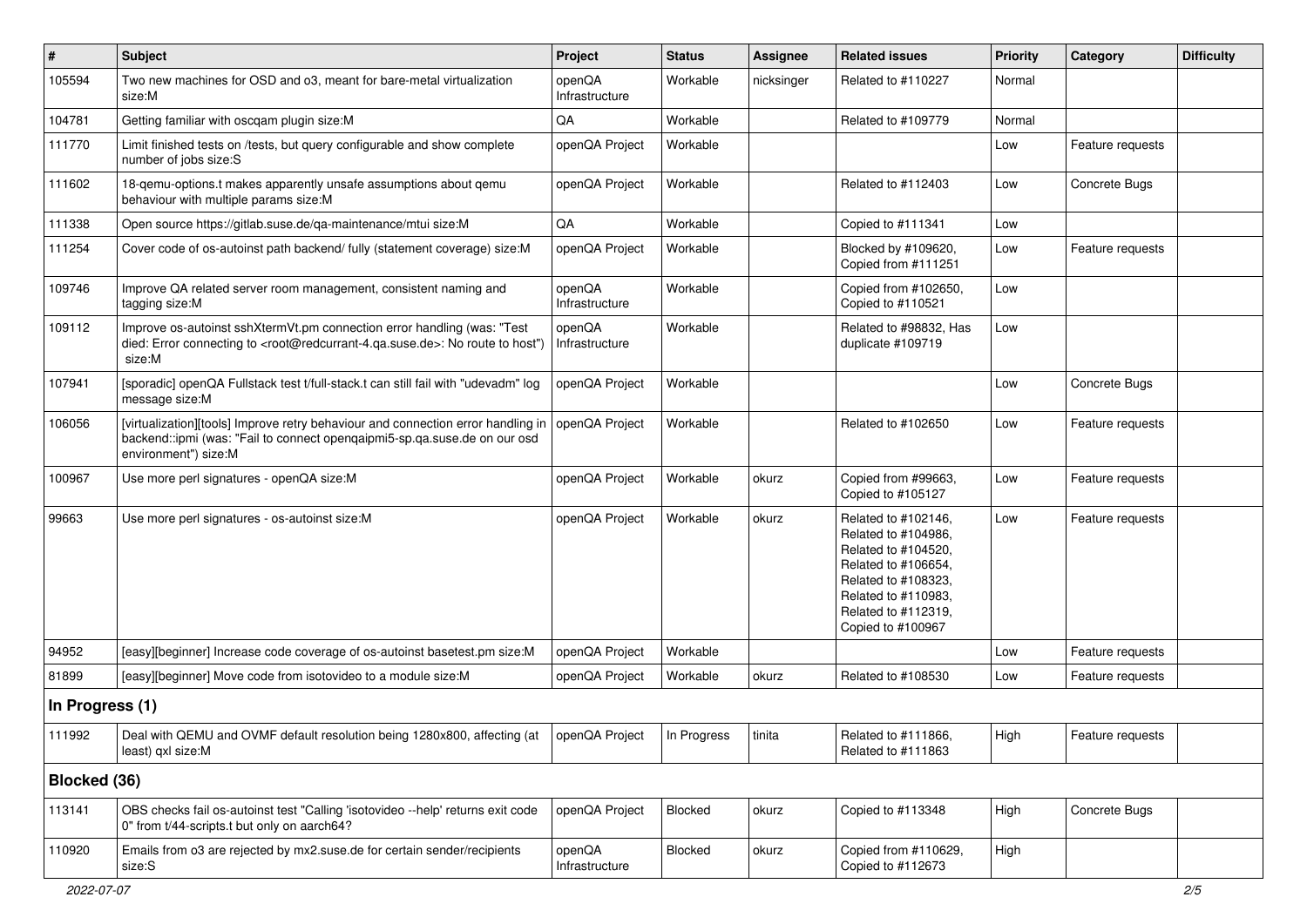| #      | <b>Subject</b>                                                                                                                              | Project                  | <b>Status</b>  | Assignee   | <b>Related issues</b>                                          | Priority | Category         | <b>Difficulty</b> |
|--------|---------------------------------------------------------------------------------------------------------------------------------------------|--------------------------|----------------|------------|----------------------------------------------------------------|----------|------------------|-------------------|
| 109668 | [saga][epic] Stable and updated non-gemu backends for SLE validation                                                                        | openQA Project           | <b>Blocked</b> | okurz      | Related to #37339                                              | High     | Feature requests |                   |
| 103736 | Make aarch64 machine chan-1 up and running after it is broken size:M                                                                        | openQA<br>Infrastructure | Blocked        | nicksinger |                                                                | High     |                  |                   |
| 101048 | [epic] Investigate and fix higher instability of opengaworker-arm-4/5 vs.<br>$arm-1/2/3$                                                    | openQA Project           | <b>Blocked</b> | mkittler   | Related to #101030                                             | High     | Concrete Bugs    |                   |
| 100688 | [epic][virtualization][3rd party hypervisor] Add svirt backend compatibility for<br>vmware 7.0                                              | openQA Project           | Blocked        | okurz      |                                                                | High     | Feature requests |                   |
| 97862  | More openQA worker hardware for OSD size:M                                                                                                  | openQA<br>Infrastructure | Blocked        | okurz      | Copied from #97043.<br>Copied to #104970                       | High     |                  |                   |
| 80142  | [saga][epic] Scale out: Redundant/load-balancing deployments of openQA,<br>easy containers, containers on kubernetes                        | openQA Project           | <b>Blocked</b> | okurz      | Related to #80466.<br>Related to #92893.<br>Related to #110497 | High     | Feature requests |                   |
| 112367 | [tools] python-paramiko on Leap/SLE throws exception with ed25519 key<br>size:M                                                             | QA                       | <b>Blocked</b> | jbaier_cz  |                                                                | Normal   |                  |                   |
| 111986 | Ensure uno openganet opensuse org is properly used                                                                                          | openQA<br>Infrastructure | Blocked        | okurz      | Copied from #111473                                            | Normal   |                  |                   |
| 111872 | Upgrade osd webUI host to openSUSE Leap 15.4                                                                                                | openQA<br>Infrastructure | Blocked        | okurz      | Copied from #99198                                             | Normal   |                  |                   |
| 111866 | Upgrade osd workers and openga-monitor to openSUSE Leap 15.4                                                                                | openQA<br>Infrastructure | <b>Blocked</b> | okurz      | Related to #111992,<br>Copied from #99192                      | Normal   |                  |                   |
| 111863 | Upgrade o3 workers to openSUSE Leap 15.4                                                                                                    | openQA<br>Infrastructure | <b>Blocked</b> | okurz      | Related to #111992,<br>Copied from #99189                      | Normal   |                  |                   |
| 111860 | [epic] Upgrade all our infrastructure, e.g. o3+osd workers+webui and<br>production workloads, to openSUSE Leap 15.4                         | openQA Project           | Blocked        | okurz      | Copied from #99183                                             | Normal   | Organisational   |                   |
| 111347 | [saga][epic] Properly maintained Maintenance QA tooling                                                                                     | QA                       | Blocked        | okurz      | Copied from #99303                                             | Normal   |                  |                   |
| 110884 | [epic] Properly maintained open source mtui+oscqam                                                                                          | QA                       | <b>Blocked</b> | okurz      |                                                                | Normal   |                  |                   |
| 109920 | Identify reproducible product issues using openga-investigate size: M                                                                       | QA                       | Blocked        | okurz      | Copied to #110176                                              | Normal   |                  |                   |
| 109846 | [epic] Ensure all our database tables accomodate enough data, e.g. bigint for<br>ids                                                        | openQA Project           | <b>Blocked</b> | okurz      | Copied from #109836                                            | Normal   | Feature requests |                   |
| 109656 | [epic] Stable non-gemu backends                                                                                                             | openQA Project           | <b>Blocked</b> | okurz      | Related to #99345                                              | Normal   | Feature requests |                   |
| 108974 | Loan Fujitsu server for OpenQA FIPS testing needs                                                                                           | openQA<br>Infrastructure | Blocked        | nicksinger |                                                                | Normal   |                  |                   |
| 108530 | os-autoinst plugins: x11 start program from os-autoinst-distri-openQA<br>dynamically loaded from another git repo size:M                    | openQA Project           | <b>Blocked</b> | cdywan     | Related to #81899                                              | Normal   | Feature requests |                   |
| 108527 | [epic] os-autoinst plugins (or wheels or leaves or scrolls) for scalable code<br>reuse of helper functions and segmented test distributions | openQA Project           | Blocked        | okurz      | Copied from #106922                                            | Normal   | Feature requests |                   |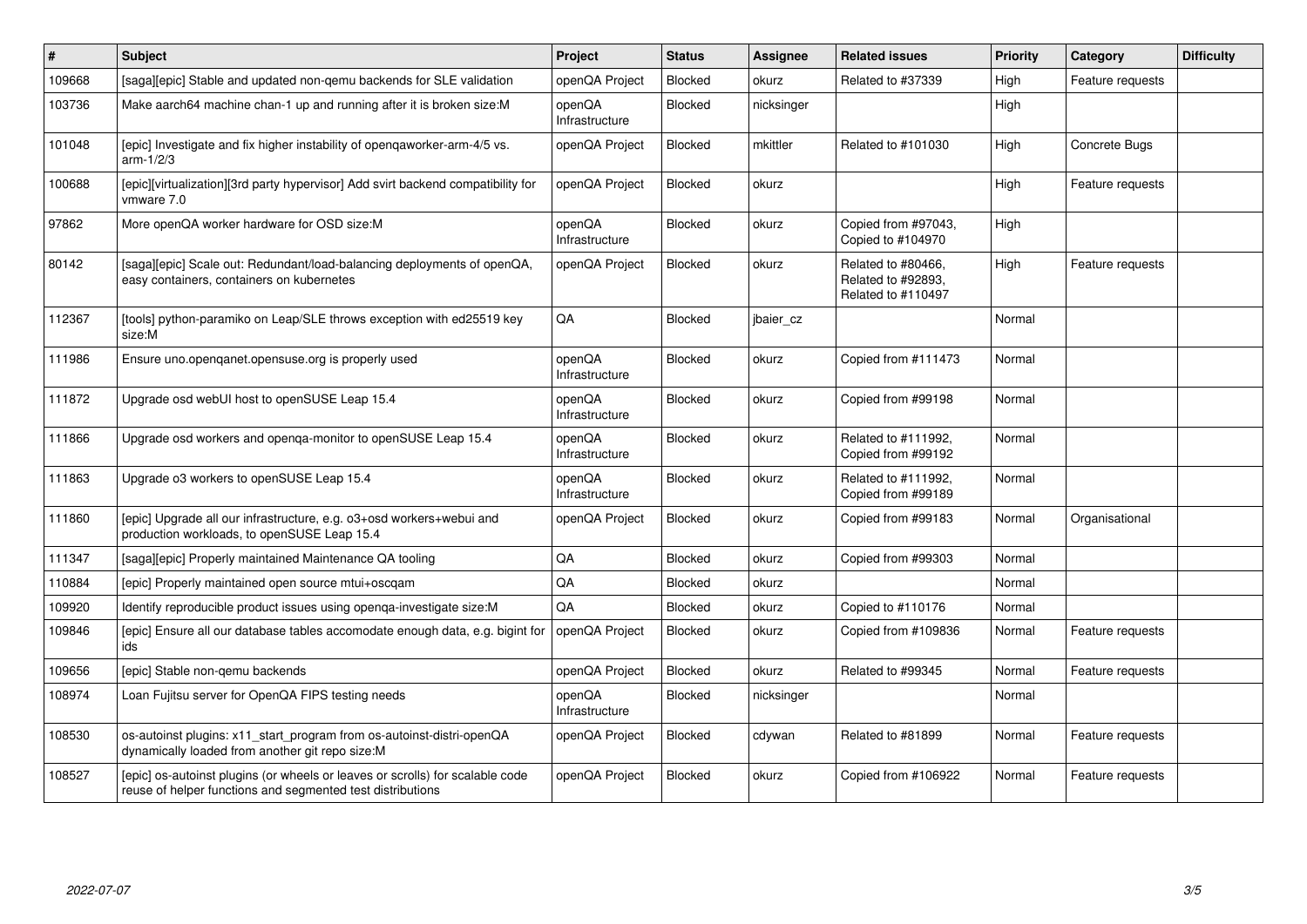| $\vert$ #     | Subject                                                                                                                                                                                                                   | Project                  | <b>Status</b>  | <b>Assignee</b> | <b>Related issues</b>                                                                                                                                    | Priority | Category         | <b>Difficulty</b> |
|---------------|---------------------------------------------------------------------------------------------------------------------------------------------------------------------------------------------------------------------------|--------------------------|----------------|-----------------|----------------------------------------------------------------------------------------------------------------------------------------------------------|----------|------------------|-------------------|
| 106922        | [epic][sporadic] openga_from_git fails in dashboard due to<br>ensure_unlocked_desktop not expecting password entry screen in case of<br>locked desktop auto_review:"match=desktop-runner,screenlock timed<br>out.*":retry | openQA Project           | <b>Blocked</b> | okurz           | Related to #103122,<br>Related to #92092,<br>Related to #44441,<br>Related to #46589,<br>Related to #64078,<br>Copied from #106919,<br>Copied to #108527 | Normal   | Feature requests |                   |
| 103971        | [epic] Easy *re*-triggering and cloning of multi-machine tests                                                                                                                                                            | openQA Project           | <b>Blocked</b> | mkittler        | Related to #66071                                                                                                                                        | Normal   | Feature requests |                   |
| 103962        | [saga][epic] Easy multi-machine handling: MM-tests as first-class citizens                                                                                                                                                | openQA Project           | <b>Blocked</b> | mkittler        | Copied to #112862                                                                                                                                        | Normal   | Feature requests |                   |
| 98472         | [epic] Scale out: Disaster recovery deployments of existing openQA<br>infrastructures                                                                                                                                     | openQA Project           | <b>Blocked</b> | okurz           |                                                                                                                                                          | Normal   | Feature requests |                   |
| 97190         | Limit size of initial requests everywhere, e.g. /, /tests, etc., over webUI and<br><b>API</b>                                                                                                                             | openQA Project           | <b>Blocked</b> | okurz           | Related to #41054,<br>Related to #110680,<br>Related to #110677                                                                                          | Normal   | Feature requests |                   |
| 96539         | Conclude migration of gam.suse.de                                                                                                                                                                                         | QA                       | Blocked        | okurz           |                                                                                                                                                          | Normal   |                  |                   |
| 94105         | [epic] Use feedback from openqa-investigate to automatically inform on<br>github pull requests, open tickets, weed out automatically failed tests                                                                         | QA                       | Blocked        | okurz           | Related to #91773,<br>Related to #107014                                                                                                                 | Normal   |                  |                   |
| 92854         | [epic] limit overload of openQA webUI by heavy requests                                                                                                                                                                   | openQA Project           | Blocked        | okurz           | Copied from #92770                                                                                                                                       | Normal   | Feature requests |                   |
| 91914         | [epic] Make reviewing openQA results per squad easier                                                                                                                                                                     | openQA Project           | Blocked        | okurz           | Related to #52655,<br>Related to #93710,<br>Copied from #91467,<br>Copied to #99306                                                                      | Normal   | Feature requests |                   |
| 91646         | [saga][epic] SUSE Maintenance QA workflows with fully automated testing,<br>approval and release                                                                                                                          | QA                       | Blocked        | okurz           | Copied to #99303                                                                                                                                         | Normal   |                  |                   |
| 109740        | [epic] Stable os-autoinst unit tests with good coverage                                                                                                                                                                   | openQA Project           | <b>Blocked</b> | okurz           | Related to #109620                                                                                                                                       | Low      | Feature requests |                   |
| 99660         | [epic] Use more perl signatures in our perl projects                                                                                                                                                                      | openQA Project           | <b>Blocked</b> | okurz           |                                                                                                                                                          | Low      | Feature requests |                   |
| 99579         | [epic][retro] Follow-up to "Published QCOW images appear to be<br>uncompressed"                                                                                                                                           | openQA Project           | <b>Blocked</b> | okurz           | Related to #96557,<br>Copied from #99246                                                                                                                 | Low      | Organisational   |                   |
| 98952         | [epic] t/full-stack.t sporadically fails "clickElement: element not interactable"<br>and other errors                                                                                                                     | openQA Project           | <b>Blocked</b> | mkittler        | Related to #101734                                                                                                                                       | Low      | Concrete Bugs    |                   |
| Feedback (12) |                                                                                                                                                                                                                           |                          |                |                 |                                                                                                                                                          |          |                  |                   |
| 113345        | gem-bot does not ignore Development/Leap job groups as it should size: M                                                                                                                                                  | QA                       | Feedback       | okurz           |                                                                                                                                                          | Urgent   |                  |                   |
| 113312        | passwords (again) showing up in logs, this time in video_base size:M                                                                                                                                                      | openQA Project           | Feedback       | okurz           |                                                                                                                                                          | High     | Concrete Bugs    |                   |
| 113087        | [qa-tools][qem-bot] malformed data in smelt incident causes smelt sync fail                                                                                                                                               | QA                       | Feedback       | okurz           |                                                                                                                                                          | High     |                  |                   |
| 113030        | test distribution directory git revision can be parsed as "UNKNOWN" and<br>openQA investigation fails to show test git log                                                                                                | openQA Project           | Feedback       | okurz           |                                                                                                                                                          | High     | Concrete Bugs    |                   |
| 112898        | Minion workers alert triggering on and off size:M                                                                                                                                                                         | QA                       | Feedback       | okurz           | Related to #96380                                                                                                                                        | High     |                  |                   |
| 112673        | Cannot send emails from o3 size:M                                                                                                                                                                                         | openQA<br>Infrastructure | Feedback       | jbaier_cz       | Copied from #110920                                                                                                                                      | High     |                  |                   |